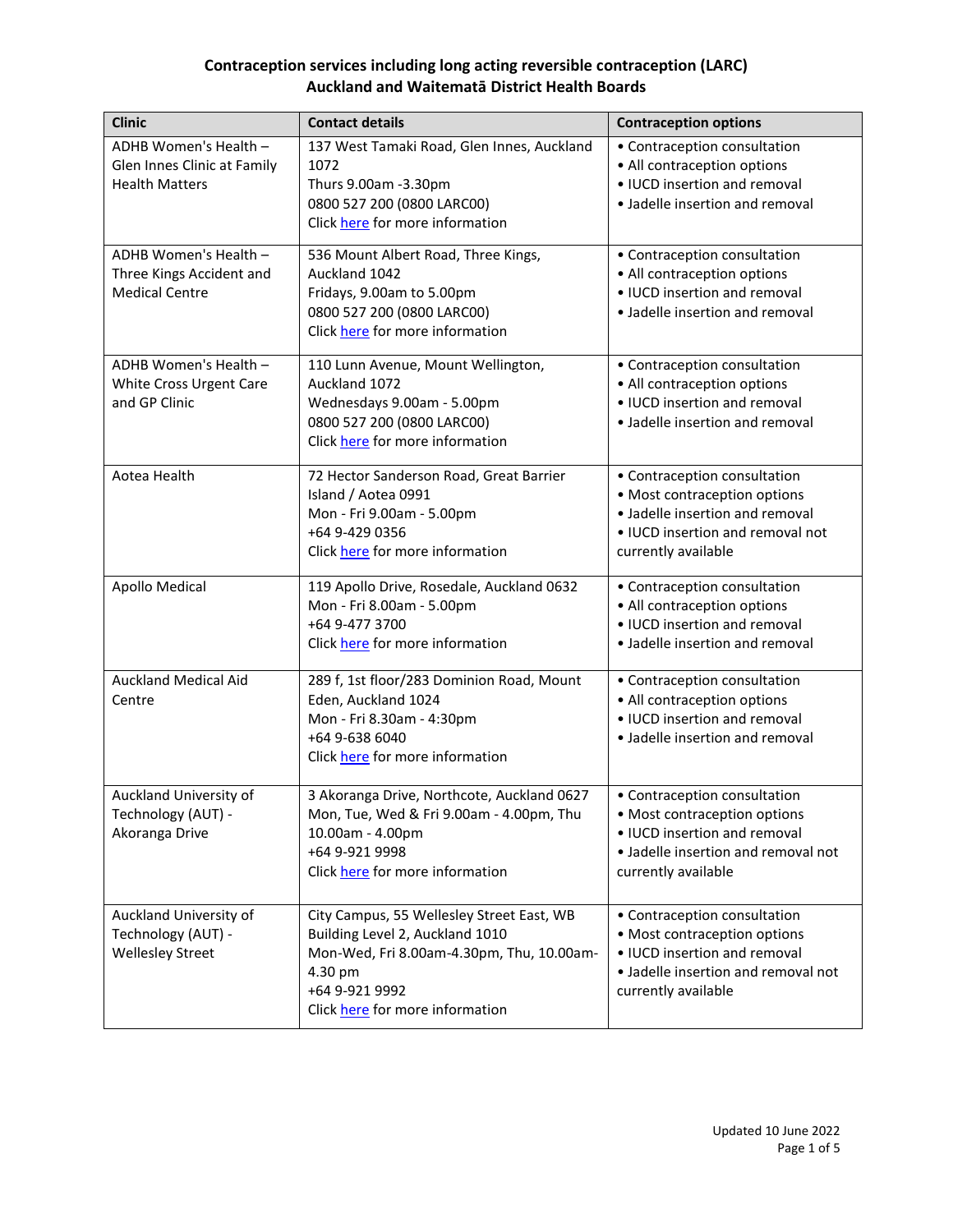| <b>Clinic</b>                               | <b>Contact details</b>                                                                                                                                                                                             | <b>Contraception options</b>                                                                                                                               |
|---------------------------------------------|--------------------------------------------------------------------------------------------------------------------------------------------------------------------------------------------------------------------|------------------------------------------------------------------------------------------------------------------------------------------------------------|
| Avondale Health Centre                      | 39 Layard Street, Avondale, Auckland 1026<br>Mon - Fri 8.00am - 5.00pm<br>+64 9-828 2066<br>Click here for more information                                                                                        | • Contraception consultation<br>• Most contraception options<br>• IUCD insertion and removal not<br>currently available<br>• Jadelle insertion and removal |
| <b>Coast to Coast Healthcare</b>            | 220 Rodney Street, Wellsford 0900<br>Mon - Sun 8.00am-8.00pm<br>+64 9-423 8086<br>Click here for more information                                                                                                  | • Contraception consultation<br>• All contraception options<br>• IUCD insertion and removal<br>• Jadelle insertion and removal                             |
| <b>Elstree Ave Family Doctors</b>           | 17 Elstree Avenue, Glen Innes, Auckland 1072<br>Mon 7.00am - 5.00pm, Tue 8.00am - 7.00pm,<br>Wed 7.00am - 5.00pm, Thu 8.30am - 7.00pm,<br>Fri 8.00am - 5.00pm<br>+64 9-528 3323<br>Click here for more information | • Contraception consultation<br>• All contraception options<br>• IUCD insertion and removal<br>• Jadelle insertion and removal                             |
| <b>Family Health Matters</b>                | 137 West Tamaki Road, Glen Innes, Auckland<br>1050<br>Mon - Fri 8.30am - 4.00pm<br>+64 9-973 4106<br>Click here for more information                                                                               | • Contraception consultation<br>• Most contraception options<br>• IUCD insertion and removal not<br>currently available<br>• Jadelle insertion and removal |
| <b>Health Connections at</b><br>Youthline   | 13 Maidstone Street, Grey Lynn, Auckland<br>1021<br>Mon - Fri 9.00am - 4.00pm<br>+64 22 428 8396<br>Click here for more information                                                                                | • Contraception consultation<br>• All contraception options<br>• IUCD insertion and removal<br>• Jadelle insertion and removal                             |
| Health New Lynn                             | Level 1, Totara Health Services, 1 McCrae<br>Way, New Lynn, Auckland 0600<br>Mon-Fri 8.00am - 5.00pm<br>+64 9-827 8888<br>Click here for more information                                                          | • Contraception consultation<br>• All contraception options<br>• IUCD insertion and removal<br>• Jadelle insertion and removal                             |
| HealthWest - The Youth<br><b>Health Hub</b> | 49 Lincoln Road, Henderson, Auckland 0610<br>Mon-Fri 8.30am -5.00pm<br>+64 9-836 2329<br>Click here for more information                                                                                           | • Contraception consultation<br>• All contraception options<br>• IUCD insertion and removal<br>• Jadelle insertion and removal                             |
| <b>Hillside Medical Centre</b>              | 711 Richardson Road, Hillsborough, Auckland<br>1024<br>Mon-Wed and Fri 8.30am - 5.00pm, Thurs<br>$8.30$ am $- 5.30$ pm<br>Click here for more information                                                          | • Contraception consultation<br>• All contraception options<br>· IUCD insertion and removal<br>• Jadelle insertion and removal                             |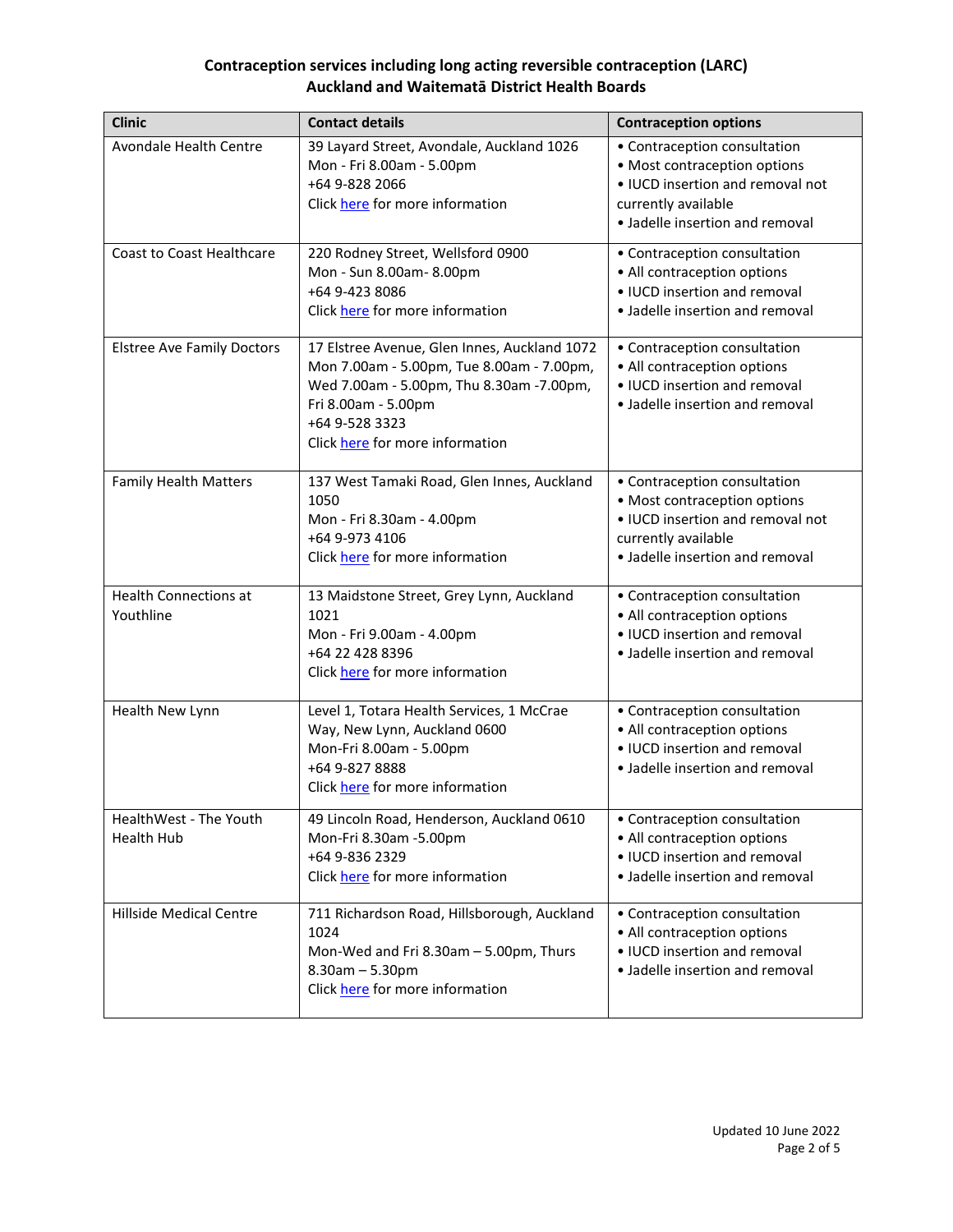| <b>Clinic</b>                                | <b>Contact details</b>                                                                                                                                                                                    | <b>Contraception options</b>                                                                                                   |
|----------------------------------------------|-----------------------------------------------------------------------------------------------------------------------------------------------------------------------------------------------------------|--------------------------------------------------------------------------------------------------------------------------------|
| <b>Hobsonville Family Doctors</b>            | 124 Hobsonville Road, Hobsonville, Auckland<br>0618<br>Mon-Wed 8.00am - 6.00pm, Thu 8.00am -<br>7.00pm, Fri 8.00am - 6.00pm, Sat 9.00am -<br>12.00pm<br>+64 9-416 8541<br>Click here for more information | • Contraception consultation<br>• All contraception options<br>• IUCD insertion and removal<br>· Jadelle insertion and removal |
| Kaipara Medical Centre                       | 53/65 Commercial Road, Helensville,<br>Auckland 0800<br>Contraception clinic on Wednesday evenings<br>+64 9-420 8400<br>Click here for more information                                                   | • Contraception consultation<br>• All contraception options<br>• IUCD insertion and removal<br>• Jadelle insertion and removal |
| Kitchener Road Medical<br>Centre             | 174 Kitchener Road, Milford, Auckland 0620<br>Mon - Fri 8.00am - 6.00pm<br>+64 9-489 4092<br>Click here for more information                                                                              | • Contraception consultation<br>• All contraception options<br>• IUCD insertion and removal<br>• Jadelle insertion and removal |
| Kumeu Village Medical<br>Centre              | 92 Main Road, Kumeū 0810<br>Mon & Fri, 9.00am -5.00pm, Tue - Thu,<br>9.00am - 7.00pm<br>+64 9-412 8446<br>Click here for more information                                                                 | • Contraception consultation<br>• All contraception options<br>• IUCD insertion and removal<br>• Jadelle insertion and removal |
| <b>Lifeline Medical Centre</b>               | 463 Great South Road, Ōtāhuhu, Auckland<br>1062<br>Mon - Fri 9.00am - 6.00pm, Sat & Sun<br>10.00am - 2.00pm<br>+64 9-276 2822<br>Click here for more information                                          | • Contraception consultation<br>• All contraception options<br>• IUCD insertion and removal<br>• Jadelle insertion and removal |
| Mt Eden 575 Doctors                          | 575 Mt Eden Road, Mt Eden, Auckland,<br>1023<br>Mon-Fri 8.00am - 5.30pm<br>+64 9-623 4599<br>Click here for more information                                                                              | • Contraception consultation<br>• All contraception options<br>• IUCD insertion and removal<br>• Jadelle insertion and removal |
| Mt Smart Medical Centre                      | 237A Mt Smart Road, Onehunga, Auckland<br>1061<br>Mon-Fri 8.30am-5.00pm<br>+64 9-579 0563<br>Click here for more information                                                                              | • Contraception consultation<br>• All contraception options<br>• IUCD insertion and removal<br>• Jadelle insertion and removal |
| Mt Wellington Family<br><b>Health Centre</b> | 283 Penrose Road, Mount Wellington,<br>Auckland 1060<br>Mon - Fri 8.00am - 6.00pm<br>+64 9-570 2999<br>Click here for more information                                                                    | • Contraception consultation<br>• All contraception options<br>• IUCD insertion and removal<br>• Jadelle insertion and removal |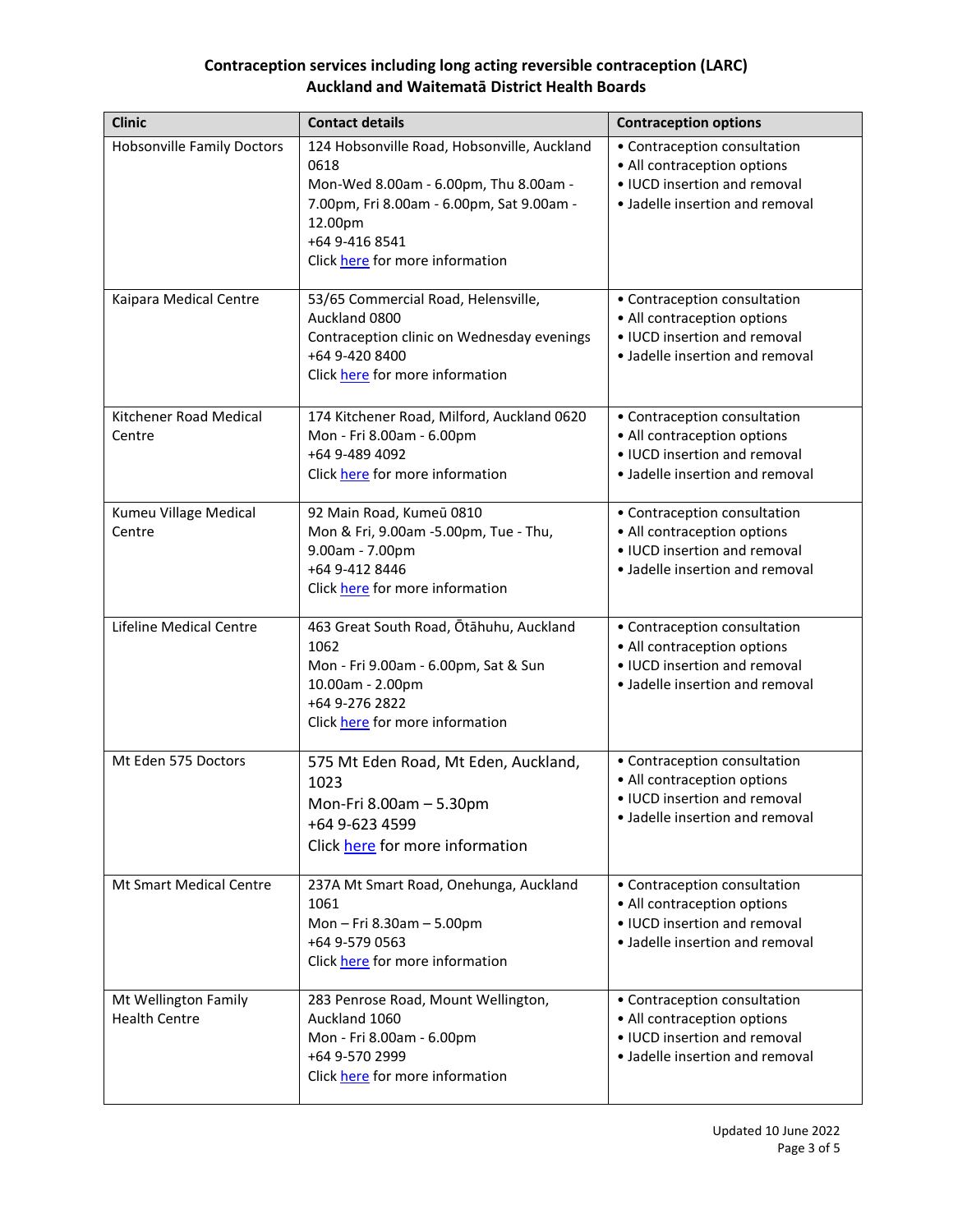| <b>Clinic</b>                                     | <b>Contact details</b>                                                                                                                                                                                                  | <b>Contraception options</b>                                                                                                                               |
|---------------------------------------------------|-------------------------------------------------------------------------------------------------------------------------------------------------------------------------------------------------------------------------|------------------------------------------------------------------------------------------------------------------------------------------------------------|
| Northpoint Medical & Skin<br>Centre               | 1a/40 Library Lane, Albany, Auckland 0632<br>Mon - Wed 8.00am - 6.00pm, Thu & Fri<br>8.00am -5.00pm, Sat 9.00am - 1.00pm<br>+64 9-320 4759<br>Click here for more information                                           | • Contraception consultation<br>• All contraception options<br>· Jadelle insertion and removal<br>• IUCD insertion and removal not<br>currently available  |
| Piritahi Hauora                                   | 54 Tahatai Road, Oneroa, Auckland 1081<br>Mon - Fri 8.30am -4.30pm<br>+64 9-372 0022<br>Click here for more information                                                                                                 | • Contraception consultation<br>• All contraception options<br>• IUCD insertion and removal<br>• Jadelle insertion and removal                             |
| Ratanui Medical Centre                            | 77 Lincoln Road, Henderson, Auckland 0610<br>Mon - Fri 8.00am - 6.00pm, Sat 9.00am -<br>12.00pm<br>+64 9-837 0740<br>Click here for more information                                                                    | • Contraception consultation<br>• All contraception options<br>• IUCD insertion and removal<br>• Jadelle insertion and removal                             |
| <b>Stoddard Road Medical</b><br>Centre            | 223 Stoddard Road, Mount Roskill, Auckland<br>1041<br>Mon - Fri 8.00am - 6.00pm, Sat 8.30am -<br>1.00pm<br>+64 9-621 0387<br>Click here for more information                                                            | • Contraception consultation<br>• All contraception options<br>• IUCD insertion and removal<br>• Jadelle insertion and removal                             |
| Three Kings Family Medical<br>Centre              | 535 Mount Albert Road, Three Kings,<br>Auckland 1042<br>Mon-Fri 8.30am-5.00pm<br>+64 9-625 8998<br>Click here for more information                                                                                      | • Contraception consultation<br>• All contraception options<br>• IUCD insertion and removal<br>• Jadelle insertion and removal                             |
| Turuki Health Care                                | 62 Queens Rd, Panmure, Auckland 1072<br>Mon - Fri 9.00am - 6.00pm, Sat 9.00am -<br>1.00 <sub>pm</sub><br>+64 9-570 8643<br>Click here for more information                                                              | • Contraception consultation<br>• All contraception options<br>• IUCD insertion and removal<br>• Jadelle insertion and removal                             |
| University of Auckland - City<br>Campus           | University Health and Counselling, Level 3,<br>Kate Edger Information Commons, 2 Alfred<br>Street, Auckland 1010<br>Mon - Thu 8.30am -6.00pm, Fri 8.30am -<br>5.00pm<br>0800 698 427<br>Click here for more information | • Contraception consultation<br>• All contraception options<br>• IUCD insertion and removal<br>• Jadelle insertion and removal                             |
| University of Auckland -<br><b>Grafton Campus</b> | 85 Park Road, Grafton, Auckland 1023<br>Mon - Fri 8.30am - 4.00pm<br>0800 698 427<br>Click here for more information                                                                                                    | • Contraception consultation<br>• Most contraception options<br>• Jadelle insertion and removal<br>• IUCD insertion and removal not<br>currently available |